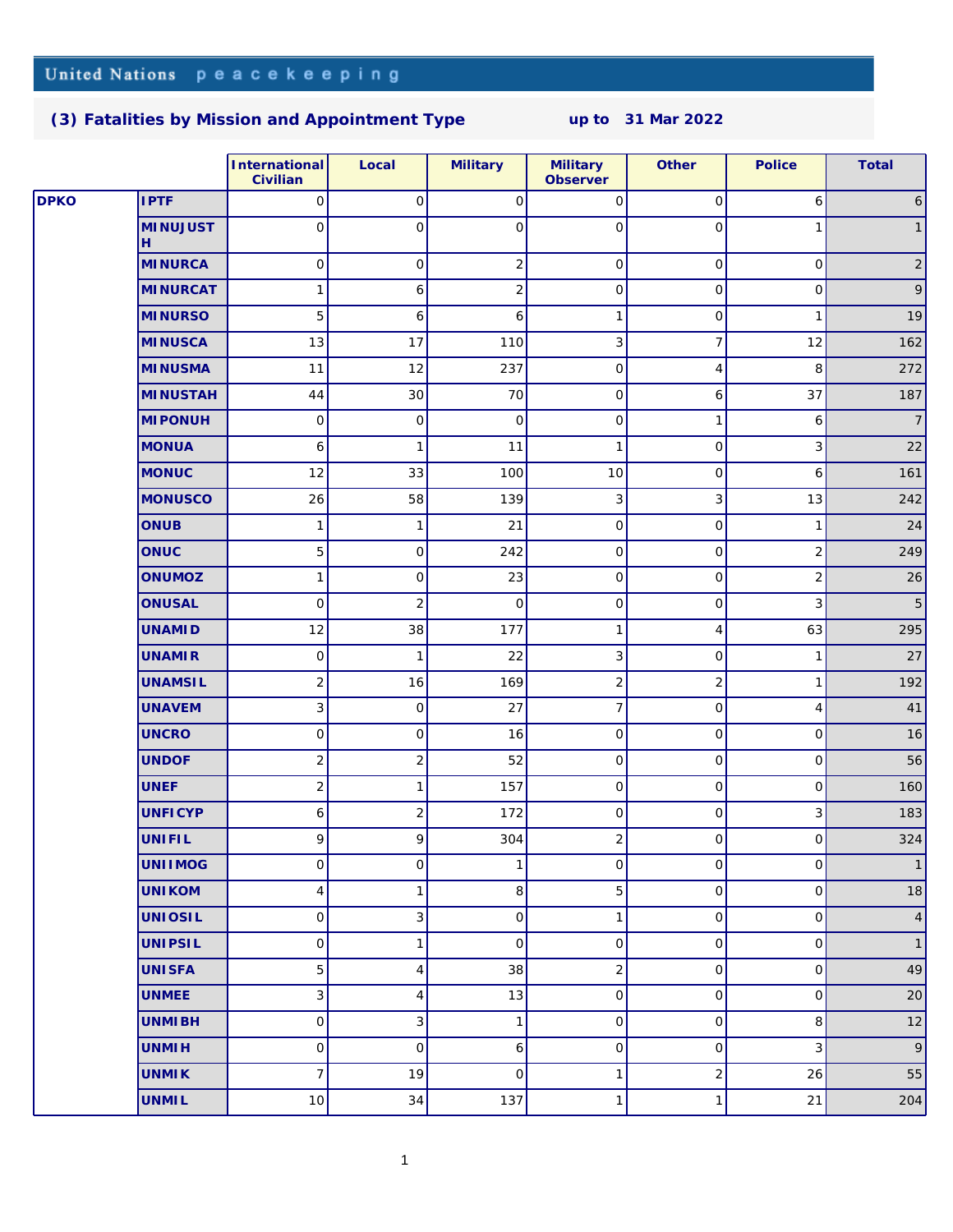## United Nations peacekeeping

### **[\(3\) Fatalities by Mission and Appointment Type](http://www.un.org/Depts/dpko/fatalities/) up to 31 Mar 2022**

|             |                 | International<br>Civilian    | Local                   | Military     | Military<br>Observer    | Other          | Police              | Total          |
|-------------|-----------------|------------------------------|-------------------------|--------------|-------------------------|----------------|---------------------|----------------|
| <b>DPKO</b> | <b>UNMIS</b>    | 8                            | 22                      | 23           | $\overline{3}$          | 1              | 3                   | 60             |
|             | <b>UNMISET</b>  | $\overline{2}$               | 4                       | 11           | $\overline{c}$          | $\overline{2}$ | 0                   | 21             |
|             | <b>UNMISS</b>   | 15                           | 27                      | 48           | $\overline{\mathbf{3}}$ | 10             | 5                   | 108            |
|             | <b>UNMIT</b>    | 4                            | 4                       | $\mathbf 0$  | $\circ$                 | 0              | $\overline{9}$      | 17             |
|             | <b>UNMOGIP</b>  | 3                            | 3                       | 5            | 1                       | 0              | $\circ$             | 12             |
|             | <b>UNMOT</b>    | $\left  \frac{2}{2} \right $ | $\overline{c}$          | $\mathbf{O}$ | $\overline{3}$          | 0              | 0                   | $\overline{7}$ |
|             | <b>UNOCI</b>    | 7                            | 16                      | 105          | $\overline{c}$          | $\mathbf{1}$   | 20                  | 151            |
|             | <b>UNOMIG</b>   | $\overline{2}$               | $\overline{\mathbf{c}}$ | 6            | $\overline{2}$          | 0              | $\circ$             | 12             |
|             | <b>UNOSOM</b>   | 3                            | $\overline{c}$          | 155          | $\circ$                 | 0              | 0                   | 160            |
|             | <b>UNPF</b>     | 5                            | 1                       | 4            | 1                       | 0              | $\overline{2}$      | 13             |
|             | <b>UNPREDEP</b> | 0                            | $\mathsf O$             | 3            | $\circ$                 | 1              | 0                   | $\overline{4}$ |
|             | <b>UNPROFOR</b> | 3                            | 3                       | 198          | $6 \mid$                | 0              | 3                   | 213            |
|             | <b>UNPSG</b>    | 1                            | $\mathsf O$             | $\mathsf{O}$ | $\circ$                 | 0              | $\circ$             | $\overline{1}$ |
|             | <b>UNSMIH</b>   | $\circ$                      | $\mathsf O$             | $\mathbf 0$  | $\circ$                 | 0              | 1                   | $\mathbf{1}$   |
|             | <b>UNSMIS</b>   | $\circ$                      | 1                       | $\mathbf{O}$ | $\circ$                 | 0              | $\circ$             | $\mathbf{1}$   |
|             | <b>UNTAC</b>    | 5                            | 16                      | 41           | 4                       | $\hbox{O}$     | 16                  | 82             |
|             | <b>UNTAES</b>   | 1                            | $\mathsf{O}\xspace$     | 9            | $\circ$                 | 0              | 1                   | 11             |
|             | <b>UNTAET</b>   | 1                            | 6                       | 16           | 1                       | 0              | $\overline{2}$      | 26             |
|             | <b>UNTAG</b>    | 3                            | 1                       | 11           | $\overline{0}$          | 0              | $\vert 4 \vert$     | 19             |
|             | <b>UNTSO</b>    | $\vert 9 \vert$              | $\overline{7}$          | 18           | 18                      | $\mathbf{O}$   | $\circ$             | 52             |
|             | Sub-Total       | 264                          | 421                     | 2916         | 89                      | 45             | 297                 | 4032           |
| Non-DPKO    | <b>BINUH</b>    | $\circ$                      | $\mathsf{O}\xspace$     | $\mathbf 0$  | $\circ$                 | $\mathbf{1}$   | 0                   | $\overline{1}$ |
|             | <b>BONUCA</b>   | $\circ$                      | $\mathsf O$             | 1            | $\circ$                 | 0              | $\circ$             | $\mathbf{1}$   |
|             | <b>MICAH</b>    | 1                            | $\mathsf{O}\xspace$     | $\mathbf 0$  | $\circ$                 | 0              | $\circ$             | $\mathbf{1}$   |
|             | <b>MINUGUA</b>  | $\overline{2}$               | 1                       | $\mathbf{O}$ | 1                       | 0              | $\circ$             | $\overline{4}$ |
|             | OSE-Syria       | 1                            | $\mathsf O$             | $\mathsf O$  | $\circ$                 | $\mathsf O$    | $\circ$             | $\mathbf{1}$   |
|             | <b>UNAMA</b>    | $\overline{7}$               | 31                      | 1            | 0                       | $\sqrt{2}$     | $\circ$             | 41             |
|             | <b>UNAMET</b>   | 0                            | 8                       | $\mathsf O$  | $\circ$                 | $\hbox{O}$     | 0                   | $\,8\,$        |
|             | <b>UNAMI</b>    | 12                           | 9                       | 8            | $\circ$                 | $\mathbf{1}$   | 0                   | 30             |
|             | <b>UNGCI</b>    | 6                            | $\mathsf O$             | $\sqrt{2}$   | $\circ$                 | $\mathsf O$    | $\circ$             | $\,8\,$        |
|             | <b>UNMA</b>     | 0                            | $\mathbf{1}$            | $\mathsf O$  | $\circ$                 | $\hbox{O}$     | 0                   | $\mathbf{1}$   |
|             | <b>UNMAO</b>    | 1                            | $\mathsf O$             | $\mathsf O$  | $\circ$                 | 0              | 0                   | $\mathbf{1}$   |
|             | <b>UNMIN</b>    | 0                            | $\overline{c}$          | $\sqrt{2}$   | $\overline{c}$          | $\mathsf O$    | $\mathsf{O}\xspace$ | 6              |
|             | <b>UNOAU</b>    | 1                            | $\mathsf O$             | 0            | $\circ$                 | 0              | 0                   | $\mathbf{1}$   |
|             | <b>UNOHCI</b>   | 12                           | 9                       | $\mathsf{O}$ | $\circ$                 | 6              | $\circ$             | 27             |
|             | <b>UNOWA</b>    | 0                            | 1                       | $\mathsf O$  | 0                       | 1              | $\circ$             | $\overline{2}$ |